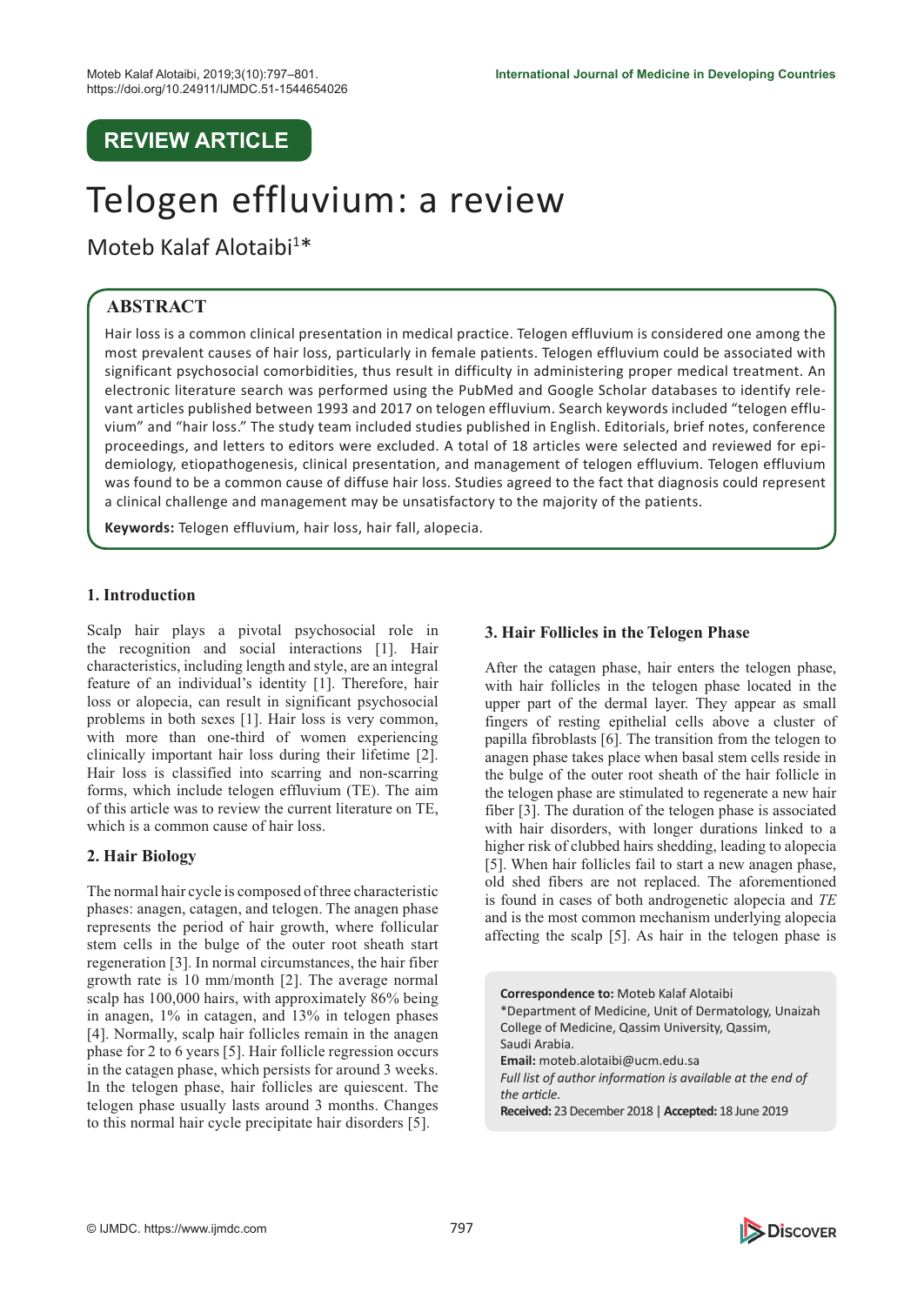located in the upper part of the dermis, it could be pulled out easily. A healthy scalp sheds about 100 telogen-phase hairs daily [2].

# **4. Definition of Telogen Effluvium**

TE was first described by Kligman in 1961 as nonscarring, diffuse, hair loss from the scalp that occurs around 3 months after a triggering event and is usually self-limiting, lasting for about 6 months [7]. This hair disorder results from an acute transition of large numbers of scalp hairs in the anagen phase to hairs in the telogen phase. As a result, the normal ratio of hairs in the anagen to telogen phase is altered [2].

# **5. Epidemiology**

The prevalence of TE is largely unknown [4]. TE can affect either sex and start at any age, but it affects women more often than men because of hormonal changes [4]. In addition, women usually seek medical advice more often than men for hair-related problems [4]. Chronic TE has been reported mainly in women [8]. Fatani et al. [9] reported an incidence of TE of 1.74% among females in Saudi Arabia. Nnoruka et al. [10] reported an incidence of 9.7% among children in South-East Nigeria.

# **6. Etiopathogenesis**

In a healthy scalp, the ratio of hair follicles in the anagen to telogen phase is 90:10. In someone with temporary hair loss (TE), this ratio shifts to 70% in the anagen phase and 30% in the telogen phase, with daily shedding of up to 300 hairs [2]. In cases of TE, there is no scar formation at the level of hair follicles [7]. Regarding the mechanism of hair shedding, Headington [11] proposed five separate functional types of TE: (1) immediate anagen release, (2) delayed anagen release, (3) short anagen phase, (4) immediate telogen release, and (5) delayed telogen release. Three of these types are related to events taking place in the anagen phase, and the other two types are related to the telogen phase.

# **7. Headington's Classification of Functional Types of TE**

# *7.1 Immediate anagen release*

In this common form of TE, hair shedding occurs rapidly, usually over a period of 3 to 5 weeks. After being stimulated by a potential trigger, hair follicles in the anagen phase shift prematurely into the telogen phase. According to Headington [11], the premature shift from the anagen phase to the telogen phase is probably induced by exposure to drugs or physiological stress, such as a high fever.

# *7.2 Delayed anagen release*

In this form of TE, some follicles remain in the anagen phase for a longer than normal duration. When these

follicles are released from the anagen phase, increased shedding of scalp hair occurs [11]. Most cases of postpartum hair loss are due to delayed anagen release [11]. In these cases, withdrawal of circulating placental estrogen prolongs the anagen phase during pregnancy, leading all hair in the anagen phase to enter the catagen phase at the same time [7].

# *7.3 Short anagen phase*

Idiopathic shortening of the anagen phase, known as short anagen syndrome, may lead to resistant TE, without hair shaft abnormalities [11]. It occurs in the presence of various disorders, such as hereditary hypotrichosis and ectodermal dysplasia, as well as an isolated disorder in otherwise healthy children[7].

# *7.4 Immediate telogen release*

This form of TE is characterized by shortening of the telogen phase and early commencement of the anagen phase in response to extrinsic signals. Drugs, such as topical minoxidil, can induce immediate induction of the telogen phase. This paradoxical phenomenon occurs because stimulation of the anagen phase results in shedding of resting hair [7,11].

#### *7.5 Delayed telogen release*

Delayed telogen release underlies mottling in mammals and probably also seasonal shedding of hair in humans or cases of mild TE that occur the following travel from a low-daylight to high-daylight environment hair [7,11].

# **7.6 Rebora's Classification of TE**

Rebora [12] proposed a novel classification of TE to simplify Headington's classification system. Rebora identified three pathological types of TE: (1) premature teloptosis, (2) collective teloptosis, and (3) premature entry into the telogen phase [12].

#### **7.7 Role of Iron Deficiency and Thyroid Hormone in TE**

Iron is a significant cofactor in cells' DNA synthesis, and iron deficiency decreases the capacity of cell proliferation in the hair matrix, predisposing individuals to TE [7]. Hypothyroidism can inhibit cell proliferation, induce the catagen phase and delay the start of a new anagen phase. The pathogenesis of hair loss in hyperthyroidism is unknown [7].

# **7.8 The Role of Vitamin D Levels in TE**

There is no solid evidence about the role of vitamin D in TE. Karadağ et al. [13] reported that patients with TE had higher serum levels of 25-hydroxyvitamin D compared with those of control subjects, whereas serum levels of 1,25-dihydroxy vitamin D were comparable with those of the control group. In contrast, Rasheed et al. compared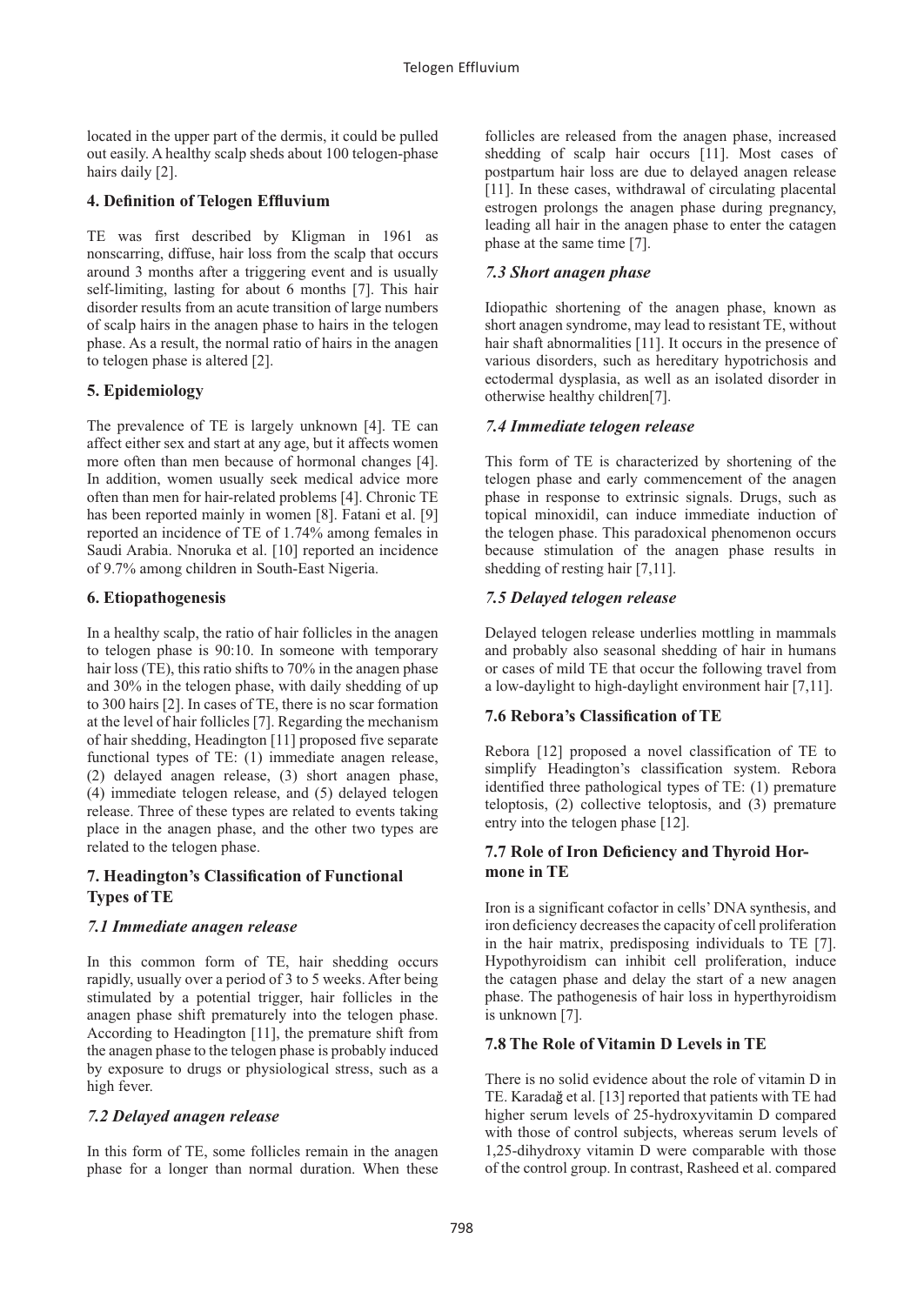serum 25-hydroxyvitamin D levels in female patients with chronic TE and healthy controls and found that the patients had significantly lower serum25-hydroxyvitamin D levels in comparison with those of the control group [14]. Nayak et al. presented similar results [14]. In the presence of these contradictory results, further studies are needed to examine the role of vitamin D levels in both acute and chronic TE.

#### **8. Clinical Presentations of TE**

#### *8.1 Acute TE*

Acute TE refers to the abrupt onset of scalp hair shedding, which takes place 2–3 months after exposure to a potential trigger [15]. In about 33% of acute TE cases, there is no identifiable trigger [15]. Immediate anagen release is the most common underlying mechanism of hair loss [4]. Affected patients commonly complain of increased hair loss during hair washing or combing. Patients with acute TE may show different degrees of anxiety and disquiet at the prospect of total baldness[4]. On clinical examination of the scalp, there is a diffuse scalp hair loss; few patients may show bitemporal hair recession [4]. Hair loss usually does not exceed more than 50% of the scalp hair [7]. The scalp skin appears normal, with no signs of inflammation or evidence of miniaturization [4]. A trichogram may show an increased percentage of hairs in the telogen phase(more than 25%) [15]. A hair pull test in acute TE is usually positive for hairs in the telogen phase at sites of the vertex and hair margins. However, a negative hair pull test does not exclude this disorder [15]. In 95% of cases of acute TE, the patient shows some improvement within a few months, but persistent and episodic hair shedding may continue in some patients [4]. It is important to consider that cases of prolonged acute TE which may signify early androgenetic alopecia or diffuse alopecia areata [4]. Potential underlying triggers that may predispose patients to acute TE include high fever, surgery, hospitalization, hemorrhage, emotional stress changes in medication, crash-diets, postpartum (telogen gravidarum), contact allergic dermatitis, idiopathic (up to 33% cases) [4].

# *8.2 Chronic TE*

Chronic TE is an idiopathic, self-limiting condition, which is characterized by increased shedding of hairs in the telogen phase for at least 6 months but with no widening of the central part line of scalp hair and no miniaturization of hair follicles on a scalp biopsy [15]. Patients usually present with excessive and diffuse shedding of scalp hair in a fluctuating course over several years [15]. Chronic TE may be a consequence of any of the aforementioned functional types of TE, with shortening of the anagen phase the most commonly involved mechanism [4]. Although there is no identifiable triggering agent in the majority of cases, chronic TE may be induced by acute TE [15]. Chronic TE affects middle-aged women, who usually present with a diffuse decrease of scalp hair

length and volume [4]. In the clinical examination, the hair appears normal in thickness, with short hairs in the frontal and bitemporal areas [4]. Some patients may show marked bitemporal recession, and a hair pull test is usually positive [4]. A negative hair pull test does not exclude a diagnosis of chronic TE [15]. Before reaching a diagnosis of chronic TE, a thorough history taking and clinical examination should be undertaken to rule out other causes of hair loss, such as androgenetic alopecia [15]. Routine workup should include a complete blood count, serum ferritin, and thyroid function tests [4]. Syphilis serology, antinuclear antibody titer, serum zinc levels, and other investigations may be performed, if indicated by the findings of the medical history taking and clinical examination [4].

#### **9. Chronic Diffuse Telogen Hair Loss**

Chronic diffuse telogen hair loss refers to telogen hair shedding of longer than 6 months in response to organic causes [4]. To be a true cause of chronic diffuse telogen hair loss, the relationship between the trigger and TE should be reversible and reproducible [4,15]. The diagnosis of chronic diffuse telogen hair loss requires exclusion of other possible diagnoses, such as androgenetic alopecia, the reversal of TE following correction of the causative factor, and relapse on rechallenge [4]. Causes of chronic diffuse telogen hair loss include thyroid disorders, iron deficiency anemia, acrodermatitis enteropathica, malnutrition, advanced malignancy, Hodgkin's disease, senility, systemic lupus erythematosus, dermatomyositis, secondary syphilis and medications including cytotoxic drug, antithyroid agents, anticonvulsants, anticoagulants, and antihypertensives [4,15].

#### **10. Psychosocial Impact**

Hadshiew et al. [16] suggested that there was a mutual connection between psycho-emotional stress and hair loss. They proposed that acute or chronic stress may be the primary inducer of TE, whereas stress may be a secondary problem in response to existing hair loss. They suggested that such stress could aggravate the problem of hair loss and induce a self-perpetuating vicious circle.

#### **11. Diagnostic Approach**

Although patients with TE may have symptoms that point to underlying diseases, they are usually asymptomatic. Patients should be asked to recall any potential trigger that occurred 2–3 months before the onset of hair loss. To identify potential triggers, it is crucial to question patients about any medical history of systemic diseases and drug use. A clinical examination of the scalp typically shows uniform hair thinning on normal skin. The presence of scaling, signs of inflammation, altered or uneven hair distribution, or changes in hair shaft's characters may suggest other diagnoses [4]. Laboratory investigations are indicated if the history and clinical examination are suggestive of underlying disorders, such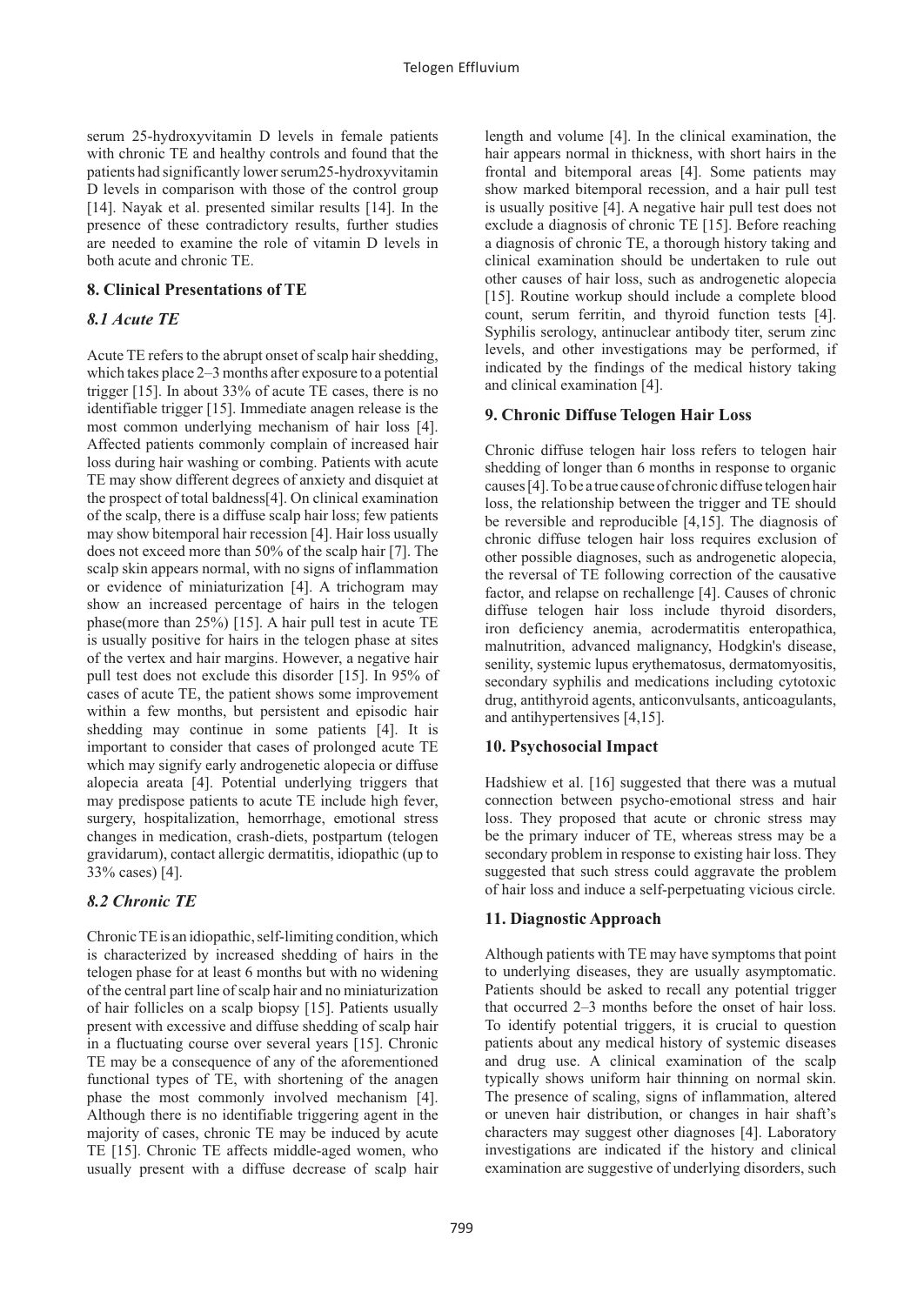as iron deficiency anemia, zinc deficiency, renal disease, liver disease, or thyroid disease [15]. Trichodynia, which refers to pain, discomfort, and or paresthesia in the skin of the scalp or the hair, has been reported to be associated exclusively with the presence of active TE [4].

#### **12. Treatment**

TE is usually self-limited, and treatment includes removing the underlying trigger and reassuring the patient that the condition will usually resolve within 2–6 months [17]. Cosmetically, significant hair regrowth can take 12–18 months from the time of the removal of the trigger [7]. In patients with TE, psychological counseling is important to address underlying anxiety or depression [15]. Presently, there is no Food and Drug Administration approved treatment for TE. There is no consensus on the level of serum ferritin that can be considered a nutritional deficiency and hair loss trigger [7]. Some experts suggest that the serum ferritin level should be maintained above 40 ng/dl, whereas others propose a level of 70 ng/dl [4,7]. Hair loss secondary to detectable deficiencies, such as a low zinc level, may be corrected by replacement therapy [7]. Supplements in the form of multivitamins are not approved for the treatment of TE. Topical minoxidil may be helpful because of its effect on prolonging the anagen phase [7]. There is no credible evidence to support the role of antioxidants or other supplements, such as biotin, in the treatment of TE [4]. Although research suggested that green tea containing polyphenolic compounds improved patchy hair loss in mice, no controlled studies of its effects are available in humans [4]. A retrospective study investigated the treatment of chronic telogen effluvium with oral minoxidil suggested that once-daily oral minoxidil therapy appears to reduce hair shedding in chronic telogen effluvium [18]. Still, well controlled studies on oral minoxidil are lacking.

# **13. Conclusion**

TE has been reported as a common cause of diffuse hair loss. A diagnosis of TE could be made based on the patient's medical history and a physical examination. As TE is usually a self-limiting event, the approach remains observational until spontaneous resolution. When the problem of hair shedding becomes prolonged, further investigations may be required. In such cases, differential diagnoses, such as androgenetic alopecia, should be encouraged.

#### **List of Abbreviations**

BMD Bone mineral density

- TE Telogen effluvium
- FDA Food and drug administration

#### **Conflict of interest**

The authors declare that there is no conflict of interest regarding the publication of this article.

#### **Funding**

None.

#### **Consent for publication** Not applicable.

# **Ethical approval**

Not applicable.

#### **Author details**

Moteb Kalaf Alotaibi<sup>1</sup>

1. Department of Medicine, Unit of Dermatology, Unaizah College of Medicine, Qassim University, Qassim, Saudi Arabia

#### **References**

- 1. Alfonso M, Richter-Appelt H, Tosti A, Viera MS, García M. The psychosocial impact of hair loss among men: a multinational European study. Curr Med Res Opin. 2005;21(11):1829–36. [https://doi.](https://doi.org/10.1185/030079905X61820) [org/10.1185/030079905X61820](https://doi.org/10.1185/030079905X61820)
- Jerry S. Hair loss in women. N Engl J Med. 2007;357(16):1620–30. [https://doi.org/10.1056/](https://doi.org/10.1056/NEJMcp072110) [NEJMcp072110](https://doi.org/10.1056/NEJMcp072110)
- 3. Goodier M, Hordinsky M. Normal and aging hair biology and structure "Aging and Hair." Curr Probl Dermatol. 2015;47:1–9. <https://doi.org/10.1159/000369594>
- 4. Grover C, Khurana A. Telogen effluvium. Indian J Dermatol Venereol Leprol. 2013;79(5):591–603. [https://](https://doi.org/10.4103/0378-6323.116731) [doi.org/10.4103/0378-6323.116731](https://doi.org/10.4103/0378-6323.116731)
- 5. Breitkopf T, Leung G, Yu M, Wang E, McElwee KJ. The basic science of hair biology. What are the causal mechanisms for the disordered hair follicle? Dermatol Clin. 2013;31(1):1–19. [https://doi.org/10.1016/j.](https://doi.org/10.1016/j.det.2012.08.006) [det.2012.08.006](https://doi.org/10.1016/j.det.2012.08.006)
- 6. Stenn KS, Paus R. Controls of hair follicle cycling. Physiol Rev. 2001;81(1):449–94. [https://doi.](https://doi.org/10.1111/j.1600-0625.1999.tb00376.x) [org/10.1111/j.1600-0625.1999.tb00376.x](https://doi.org/10.1111/j.1600-0625.1999.tb00376.x)
- 7. Malkud S. Telogen effluvium: a review. J Clin Diagnostic Res. 2015;9(9):WE01–3. [https://doi.org/10.7860/](https://doi.org/10.7860/JCDR/2015/15219.6492) [JCDR/2015/15219.6492](https://doi.org/10.7860/JCDR/2015/15219.6492)
- 8. Elston DM, Telogen effluvium; 2017 [cited 2017 Nov 25]. Available from: [https://emedicine.medscape.com/](https://emedicine.medscape.com/article/1071566-overview#showall) [article/1071566-overview#showall](https://emedicine.medscape.com/article/1071566-overview#showall)
- 9. Fatani MI, Bin mahfoz AM, Mahdi AH, Alafif KA, Hussain WA, Khan WA. Prevalence and factors associated with telogen effluvium in adult females at Makkah region, Saudi Arabia: a retrospective study. J Dermatol Dermatol Surg. 2015;19(1):27–30. [https://doi.org/10.1016/j.](https://doi.org/10.1016/j.jdds.2014.04.002) [jdds.2014.04.002](https://doi.org/10.1016/j.jdds.2014.04.002)
- 10. Nnoruka EN, Obiagboso I, Maduechesi C. Hair loss in children in South-East Nigeria: common and uncommon cases. Int J Dermatol. 2007;46:18–22. [https://doi.](https://doi.org/10.1111/j.1365-4632.2007.03457.x) [org/10.1111/j.1365-4632.2007.03457.x](https://doi.org/10.1111/j.1365-4632.2007.03457.x)
- 11. Headington JT. Telogen effluvium new concepts and review. *Arch Dermatol.* 1993;129(3):356–63. [https://doi.](https://doi.org/10.1001/archderm.1993.01680240096017) [org/10.1001/archderm.1993.01680240096017](https://doi.org/10.1001/archderm.1993.01680240096017)
- 12. Rebora A. Proposing a simpler classification of telogen effluvium. Ski appendage Disord. 2016;2(1–2):35–8. <https://doi.org/10.1159/000446118>
- 13. Karadağ AS, Ertuğrul DT, Tutal E, Akin KO. Th e role of anemia and vitamin D levels in acute and chronic telogen